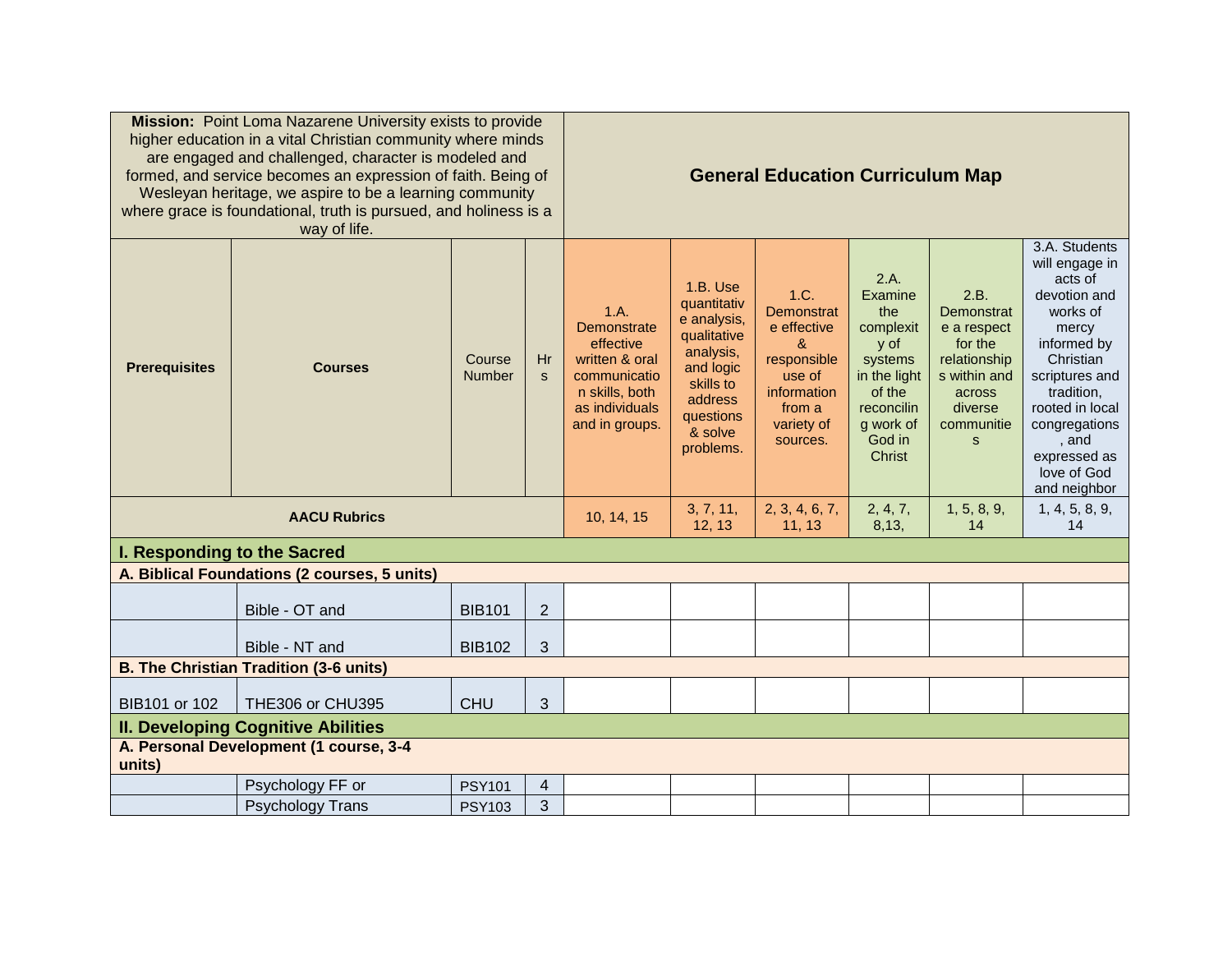| B. Critical Thinking & Communication (2 courses 6-8 units)                             |                                                                |               |                         |             |            |                   |  |  |  |
|----------------------------------------------------------------------------------------|----------------------------------------------------------------|---------------|-------------------------|-------------|------------|-------------------|--|--|--|
| SAT or WRI099                                                                          | Composition or                                                 | <b>WRI110</b> | 5                       | (3), (15)   |            | <b>Rubric (6)</b> |  |  |  |
| Dept exam                                                                              | Composition or                                                 | <b>WRI120</b> | 3                       | (3), (15)   |            |                   |  |  |  |
| <b>Transfers</b>                                                                       | Composition and                                                | <b>WRI115</b> | 3                       | (3), (15)   |            |                   |  |  |  |
| <b>WRI115</b>                                                                          | Composition and                                                | <b>WRI116</b> | $\overline{2}$          |             |            |                   |  |  |  |
|                                                                                        | Speech COM 100 or 231                                          | <b>COMxxx</b> | 3                       | Rubric (10) |            |                   |  |  |  |
|                                                                                        | C. Problem Solving (1 course, 3-4 units)                       |               |                         |             |            |                   |  |  |  |
|                                                                                        | Calculus with App or                                           | <b>MTH144</b> | 4                       |             | (11), (12) |                   |  |  |  |
|                                                                                        | Calculus I or                                                  | <b>MTH164</b> | $\overline{\mathbf{4}}$ |             | (11), (12) |                   |  |  |  |
|                                                                                        | Problem Solving                                                | <b>MTH303</b> | 3                       |             | (11), (12) |                   |  |  |  |
| III. Exploring an Interdependent World                                                 |                                                                |               |                         |             |            |                   |  |  |  |
| A. The Natural World (2 courses; one from each group, and at least one lab, 8-9 units) |                                                                |               |                         |             |            |                   |  |  |  |
| 1 BIO and 1<br>PHY- one with<br>lab                                                    | Bio Science (101-105,<br>130,210)                              | <b>BIOxxx</b> | 4                       |             |            |                   |  |  |  |
|                                                                                        | Phys Science (CHE101<br>103, 152, PHY103, 131,<br>241, PSC110) | <b>PSCxxx</b> | $\overline{4}$          |             |            |                   |  |  |  |
| B. Physical Fitness and Nutrition (2 courses, 2-4 units)                               |                                                                |               |                         |             |            |                   |  |  |  |
|                                                                                        | PED100, 300, FCS315                                            | <b>PED100</b> | $\mathbf{1}$            |             |            |                   |  |  |  |
|                                                                                        | PE Activity 102-184 or PED<br>211, PED 212, PED 213            | <b>PEDxxx</b> | 1                       |             |            |                   |  |  |  |
| C. The Social World (1 course, 3-4 units)                                              |                                                                |               |                         |             |            |                   |  |  |  |
|                                                                                        | ECO 101, 102                                                   | <b>ECOxxx</b> | 3                       |             |            |                   |  |  |  |
|                                                                                        | POL 101, 190                                                   | <b>POLXXX</b> | $3 - 4$                 |             |            |                   |  |  |  |
|                                                                                        | SOC 101, 103, 201                                              | <b>SOCXXX</b> | 3                       |             |            |                   |  |  |  |
| <b>IV. Seeking Cultural Perspectives</b>                                               |                                                                |               |                         |             |            |                   |  |  |  |
| A. History of World Civilization (2 courses, 6 units)                                  |                                                                |               |                         |             |            |                   |  |  |  |
|                                                                                        | World Civ I and                                                | <b>HIS110</b> | $\mathfrak{S}$          |             |            |                   |  |  |  |
|                                                                                        | World Civ II                                                   | <b>HIS111</b> | 3                       |             |            |                   |  |  |  |
| B. The Fine Arts (2 courses from distinct areas; 4-5 units)                            |                                                                |               |                         |             |            |                   |  |  |  |
|                                                                                        | ART 100, 102, 200, 201                                         | <b>ARTxxx</b> | $\overline{2}$          |             |            |                   |  |  |  |
|                                                                                        | Theater                                                        | <b>TRE101</b> | $\overline{2}$          |             |            |                   |  |  |  |
|                                                                                        | MUH 100, 101                                                   | <b>MUH</b>    | $\overline{2}$          |             |            |                   |  |  |  |